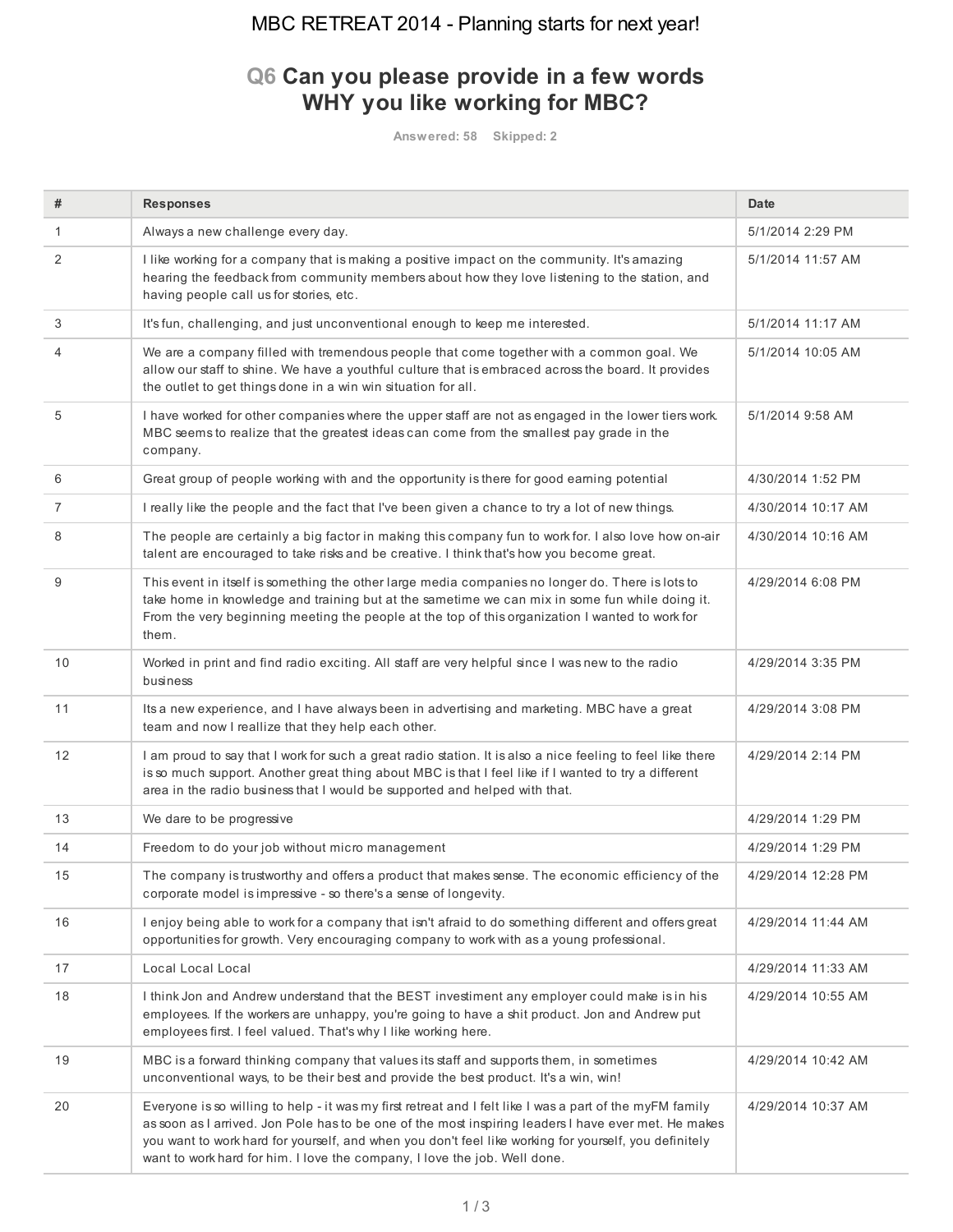## MBC RETREAT 2014 - Planning starts for next year!

| 21 | I like the job that I am doing and all of the people that I work with and that when I see Jon or<br>Andrew that I am not just a number on the payrollthey know everyone's name and job that they<br>dothat to me speaks volumes.                                                                                                                                                                                                                                                                                                                                                                                                                                                                                                                                                                                                                                                                                                                           | 4/29/2014 10:22 AM |
|----|------------------------------------------------------------------------------------------------------------------------------------------------------------------------------------------------------------------------------------------------------------------------------------------------------------------------------------------------------------------------------------------------------------------------------------------------------------------------------------------------------------------------------------------------------------------------------------------------------------------------------------------------------------------------------------------------------------------------------------------------------------------------------------------------------------------------------------------------------------------------------------------------------------------------------------------------------------|--------------------|
| 22 | The people. No doubt. We have some of the best employees and it's great to work with them! Also<br>The owners  You couldn't ask for any better!                                                                                                                                                                                                                                                                                                                                                                                                                                                                                                                                                                                                                                                                                                                                                                                                            | 4/29/2014 10:21 AM |
| 23 | The feeling of being part of a team working for the same goal                                                                                                                                                                                                                                                                                                                                                                                                                                                                                                                                                                                                                                                                                                                                                                                                                                                                                              | 4/29/2014 10:20 AM |
| 24 | We're a big company that doesn't act like one. We can still be very nimble when it comes to<br>decision making                                                                                                                                                                                                                                                                                                                                                                                                                                                                                                                                                                                                                                                                                                                                                                                                                                             | 4/29/2014 10:13 AM |
| 25 | I really truly feel like MBC has a family environment, that I can contact Jon if I need help and he<br>will answer me and be sure I get the help that I need. I am surrounded by the MBC family support<br>team. We really help each other.                                                                                                                                                                                                                                                                                                                                                                                                                                                                                                                                                                                                                                                                                                                | 4/29/2014 10:12 AM |
| 26 | MBC = teamwork. Everyone helps out. I love it                                                                                                                                                                                                                                                                                                                                                                                                                                                                                                                                                                                                                                                                                                                                                                                                                                                                                                              | 4/29/2014 10:12 AM |
| 27 | I enjoy working with the leadership.                                                                                                                                                                                                                                                                                                                                                                                                                                                                                                                                                                                                                                                                                                                                                                                                                                                                                                                       | 4/29/2014 10:10 AM |
| 28 | The company truly puts the 'my' in myFM - we are a part of this team, a family really and though<br>we work hard, that hard work is recognized. That's exceptional and very very rare.                                                                                                                                                                                                                                                                                                                                                                                                                                                                                                                                                                                                                                                                                                                                                                     | 4/29/2014 9:02 AM  |
| 29 | The people. They are passionate and are radio people as opposed to people in radio. They keep<br>me young.                                                                                                                                                                                                                                                                                                                                                                                                                                                                                                                                                                                                                                                                                                                                                                                                                                                 | 4/29/2014 7:54 AM  |
| 30 | The adventure. MBC is not parked and in neutral. You never know whats going to happen next.                                                                                                                                                                                                                                                                                                                                                                                                                                                                                                                                                                                                                                                                                                                                                                                                                                                                | 4/28/2014 7:01 PM  |
| 31 | I get to help people everyday. I laugh at work everyday. I make a difference in my<br>community/province/country.                                                                                                                                                                                                                                                                                                                                                                                                                                                                                                                                                                                                                                                                                                                                                                                                                                          | 4/28/2014 1:17 PM  |
| 32 | Someone in the company took a chance on a bartender/chef who had no radio experience except<br>for being a former client! I love working for MBC because everyday I learn something new, even if it<br>is something smalllike how to change my bigant profile. I especially love how involved in the<br>community myFM is, that is something that has always been important to me, and I like the fact<br>that I now have an entire company behind me and a media platform to stand on when reaching<br>out in the community. I could seriously write an essay about this topic but I will stop now and get<br>back to work! I love working for MBC because it is owned/operated/managed by real people, by<br>local people, and by people who care about the important things in life-not by a cold/stiff board of<br>executives that don't even know our names! myFM is the greatest TEAM I have ever had the<br>pleasure of being apart ofso thank you! | 4/28/2014 1:17 PM  |
| 33 | Our employees are very friendly and they are also very helpful when I need some assistance.                                                                                                                                                                                                                                                                                                                                                                                                                                                                                                                                                                                                                                                                                                                                                                                                                                                                | 4/28/2014 12:42 PM |
| 34 | enjoy the staff I work with, great GM, great clients, great support from all.                                                                                                                                                                                                                                                                                                                                                                                                                                                                                                                                                                                                                                                                                                                                                                                                                                                                              | 4/28/2014 12:21 PM |
| 35 | What I love the most about working for MBC is the fact that our bosses love, spoil, appreciate and<br>support each and everyone of us. We are so lucky to work for myFM!!                                                                                                                                                                                                                                                                                                                                                                                                                                                                                                                                                                                                                                                                                                                                                                                  | 4/28/2014 12:12 PM |
| 36 | Family, trust, caring, fun. EXPANSION!                                                                                                                                                                                                                                                                                                                                                                                                                                                                                                                                                                                                                                                                                                                                                                                                                                                                                                                     | 4/28/2014 11:54 AM |
| 37 | The synergy of the group, the supported independence-I can do what I need to do as it needs to<br>be done, with the backup of the team around me and the leaders above me. The proactive<br>"bottom-up" idea culture is refreshing.                                                                                                                                                                                                                                                                                                                                                                                                                                                                                                                                                                                                                                                                                                                        | 4/28/2014 11:12 AM |
| 38 | I like that there is an investment in learning, and I like that we work HARD but there is a lot of open-<br>ness and transparency about how we're doing and what we need to do to improve. I feel real loyalty<br>and pride in working here. My friends at other radio companies don't have good stories to tell like I<br>do - and I think that's one of the measures of a really great company.                                                                                                                                                                                                                                                                                                                                                                                                                                                                                                                                                          | 4/28/2014 11:10 AM |
| 39 | There's a lot of reasons I love this company and not just because of the retreat. This year I was able<br>to switch markets from Simcoe to Strathroy and change job titles as well, the flexibility is really<br>nice. I also like how MBC believes in promoting from within when possible. Another thing the<br>company does really well with is the "open door policy", if you have a problem there is always a<br>few different people who actually care and will help in any way possible and it's great to know that<br>the company has your back.                                                                                                                                                                                                                                                                                                                                                                                                    | 4/28/2014 11:01 AM |
| 40 | Great team of people that work together like an extended family.                                                                                                                                                                                                                                                                                                                                                                                                                                                                                                                                                                                                                                                                                                                                                                                                                                                                                           | 4/28/2014 11:01 AM |
| 41 | I like to work at a place that puts a focus on the community and local news. I take great pride in<br>what I do and I love working for a company that always encourages me to be better.                                                                                                                                                                                                                                                                                                                                                                                                                                                                                                                                                                                                                                                                                                                                                                   | 4/28/2014 10:58 AM |